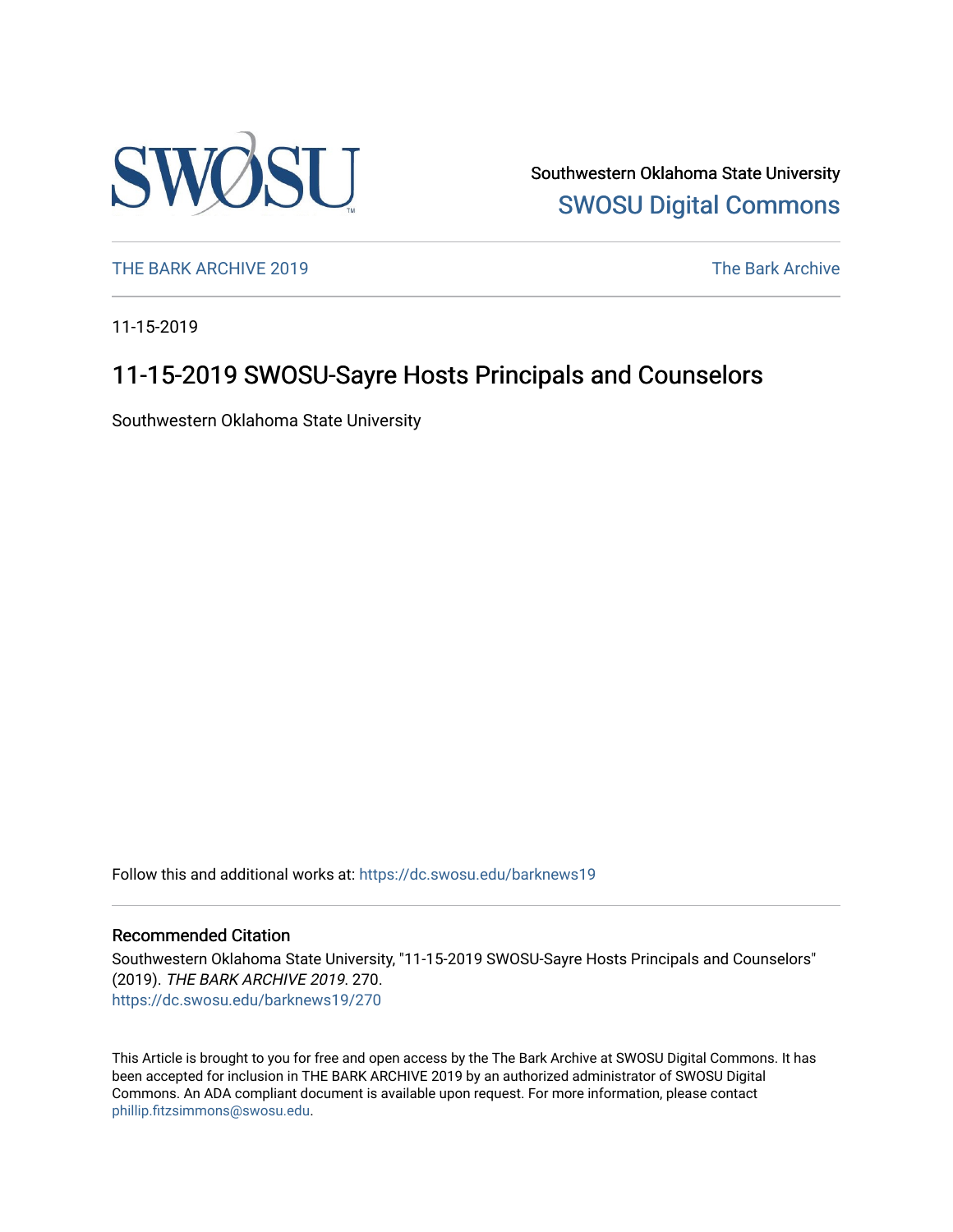

15 November, 2019

## **SWOSU-Sayre Hosts Principals and Counselors**



High School counselors Lauren Shelton (left) and DeAnne Bell won scholarships for two ECHS students at a recent SWOSU-Sayre event.

Southwestern Oklahoma State University-Sayre is showing its appreciation to area high schools.

SWOSU-Sayre recently hosted a Celebrating YOU! event for high school officials that featured informational sessions, lunch and scholarship giveaways.

Principals and counselors from eight area high schools attended the event to learn more about SWOSU, the Sayre campus, and what their students need to know about concurrent enrollment as well as SWOSU enrollment after graduation.

Attorneys Molly Priest, Brian Henderson and Gina Webb also presented a program about how medical marijuana affects students, communities and the state.

Afterward, attendees enjoyed a complimentary lunch with the SWOSU-Sayre faculty and staff.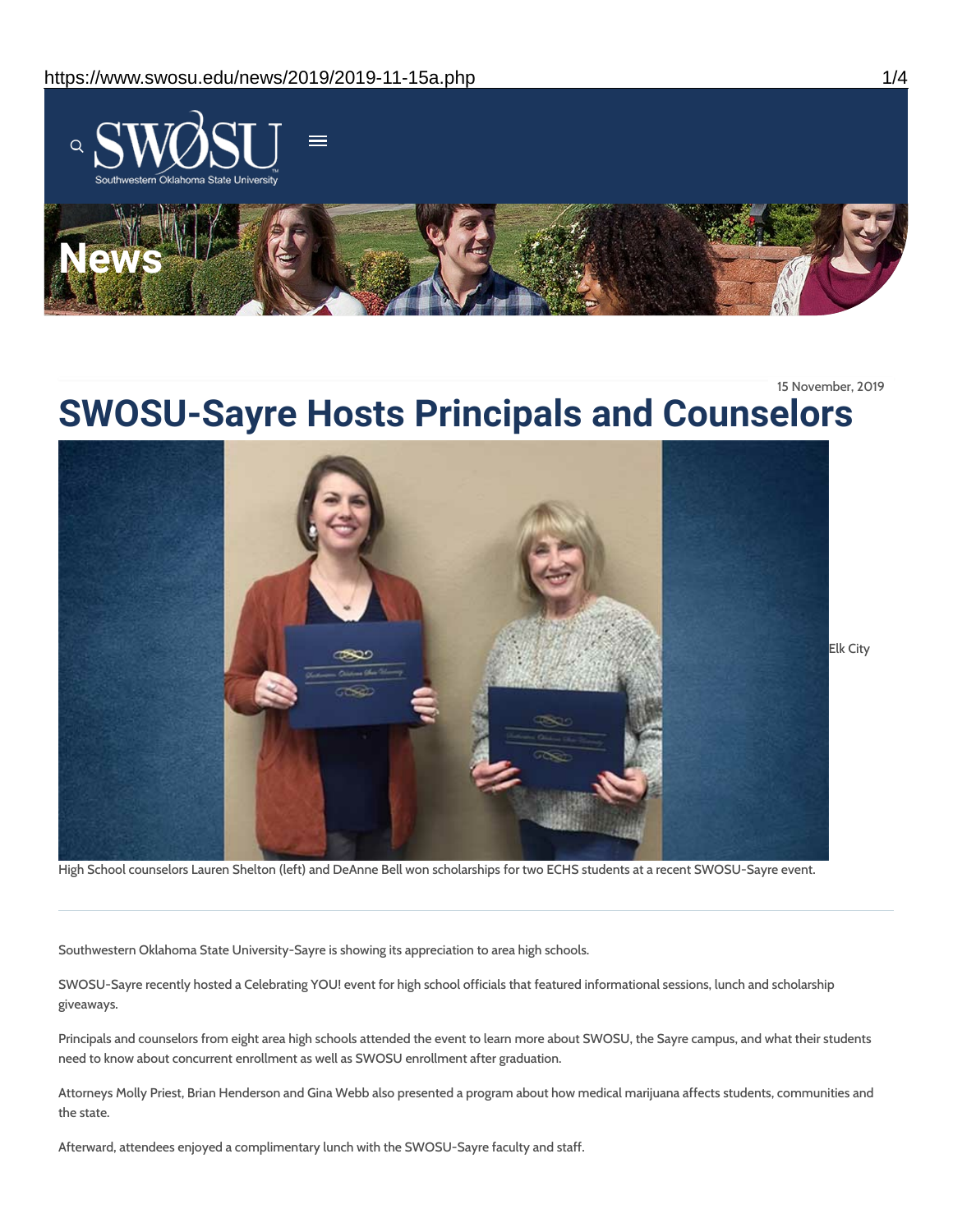#### https://www.swosu.edu/news/2019/2019-11-15a.php 2/4

During lunch, two \$2,000 SWOSU-Sayre scholarships were awarded to two of the high school counselors who were present. The scholarships are to be given to a senior at each counselor's school. Winners were Lauren Shelton and DeAnne Bell, both of Elk City High School.

Event attendees came from Arapaho-Butler, Burns Flat-Dill City, Cheyenne, Elk City, Hinton, Merritt, Sentinel and Sweetwater schools.

| Academics                | D |
|--------------------------|---|
| Administration           | D |
| Alumni and Foundation    | D |
| Community                | D |
| Events                   | D |
| <b>Faculty and Staff</b> | D |
| Miscellaneous            | D |
| Sayre                    | D |
| <b>Students</b>          | D |
|                          |   |

# **Archive Links**  $2018$  $2019$ [2020](https://www.swosu.edu/news/2020/index.php)  $\bullet$ [Archive](https://dc.swosu.edu/bark/) **Archive Archive Archive Archive Archive** Archive Archive Archive Archive Archive Archive Archive Archive



#### Weatherford Campus

100 Campus Drive Weatherford, OK 73096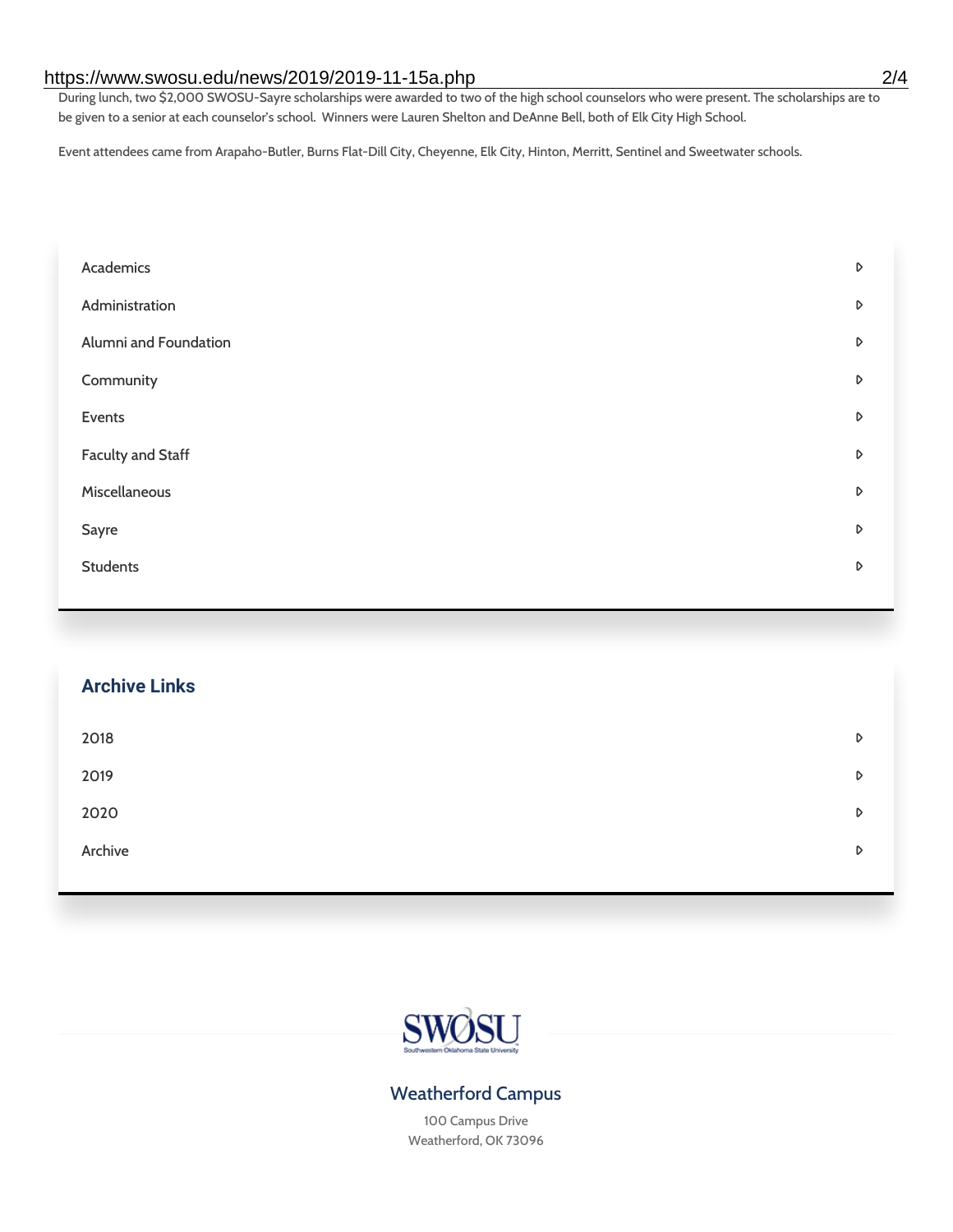#### Sayre Campus

409 E Mississippi Ave Sayre, OK 73662

Connect to Us



Contact [Information](https://www.swosu.edu/about/contact.php)

[University/Facility](https://www.swosu.edu/about/operating-hours.php) Hours

[Campus](https://map.concept3d.com/?id=768#!ct/10964,10214,10213,10212,10205,10204,10203,10202,10136,10129,10128,0,31226,10130,10201,10641,0) Map

Give to [SWOSU](https://standingfirmly.com/donate)

Shop [SWOSU](https://shopswosu.merchorders.com/)



**[Directory](https://www.swosu.edu/directory/index.php)** 

[Calendar](https://eventpublisher.dudesolutions.com/swosu/)

[Apply](https://www.swosu.edu/admissions/apply-to-swosu.php)

[GoSWOSU](https://qlsso.quicklaunchsso.com/home/1267)

[Jobs@SWOSU](https://swosu.csod.com/ux/ats/careersite/1/home?c=swosu)



Current [Students](https://bulldog.swosu.edu/index.php)

[Faculty](https://bulldog.swosu.edu/faculty-staff/index.php) and Staff

**Enrollment Management** [580.774.3782](tel:5807743782)

> **PR/Marketing** [580.774.3063](tel:5807743063)